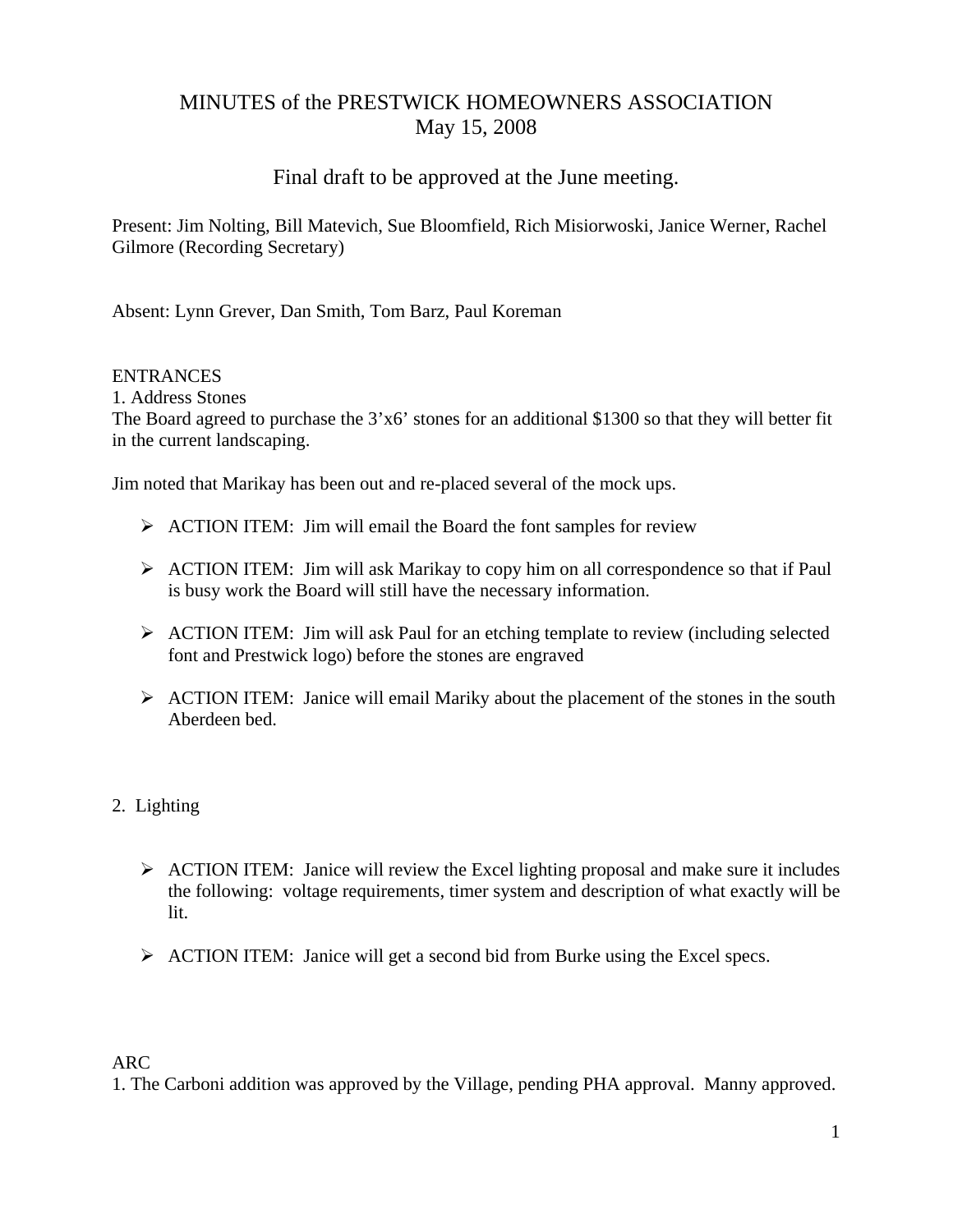### GOVERNMENTAL

#### 1. EJ&E Sale

Discussion continued on the CN RR issue. No new news. Rich's son is attending a meeting in Naperville on 5/16 and will update Rich. There is no date yet for the Frankfort town hall meeting.

### 2. BETA

Prestwick did not get selected to work the BETA tent.

### 3. Earth Day

Bill would like to thank Rich and Rod Campbell for working to pick up the parkway areas along Laraway and Harlem to Aberdeen.

¾ ACTION ITEM: Rachel will include a thank you in the newsletter.

### SOCIAL

Discussion was held on the PCC Jimmy Buffett party to be held Saturday, July 5, with Todd Hale of the Club.

Todd clarified the following:

The event will be held on Thursday, July 3, for members and non-members of the Club. An American cookout buffet will be available beginning at 7:30 p.m. for \$16/adult, \$9/child with a cash bar. There will be a ticket booth where people will pay cash for meals/drinks and then take a ticket to the food/beverage area. A DJ will be playing from 7:30-10:30. Fireworks will begin at 9:15 p.m. Visitors can set up chairs on the golf course. Members and non-members will have access to the rest rooms.

At the Club's expense, a Frankfort police officer will be hired to patrol the Club property.

Fireworks will go on even in case of rain.

Certain areas of the golf course will be roped off. The fireworks will be shot off either on 10 fairway or between holes 16 and 17.

PHA is listed on the fireworks contract as an additional insured.

- ¾ ACTION ITEM: Jim will ask PCC for a copy of the contract since PHA is listed as an additional insured.
- ¾ ACTION ITEM: Rachel will email Todd Hale with a copy of the newsletter article on the event. The information will also include "Bring a flashlight" for those who may walk home across the course in the dark.
- $\triangleright$  ACTION ITEM: PHA will contribute and additional \$200 towards the DJ.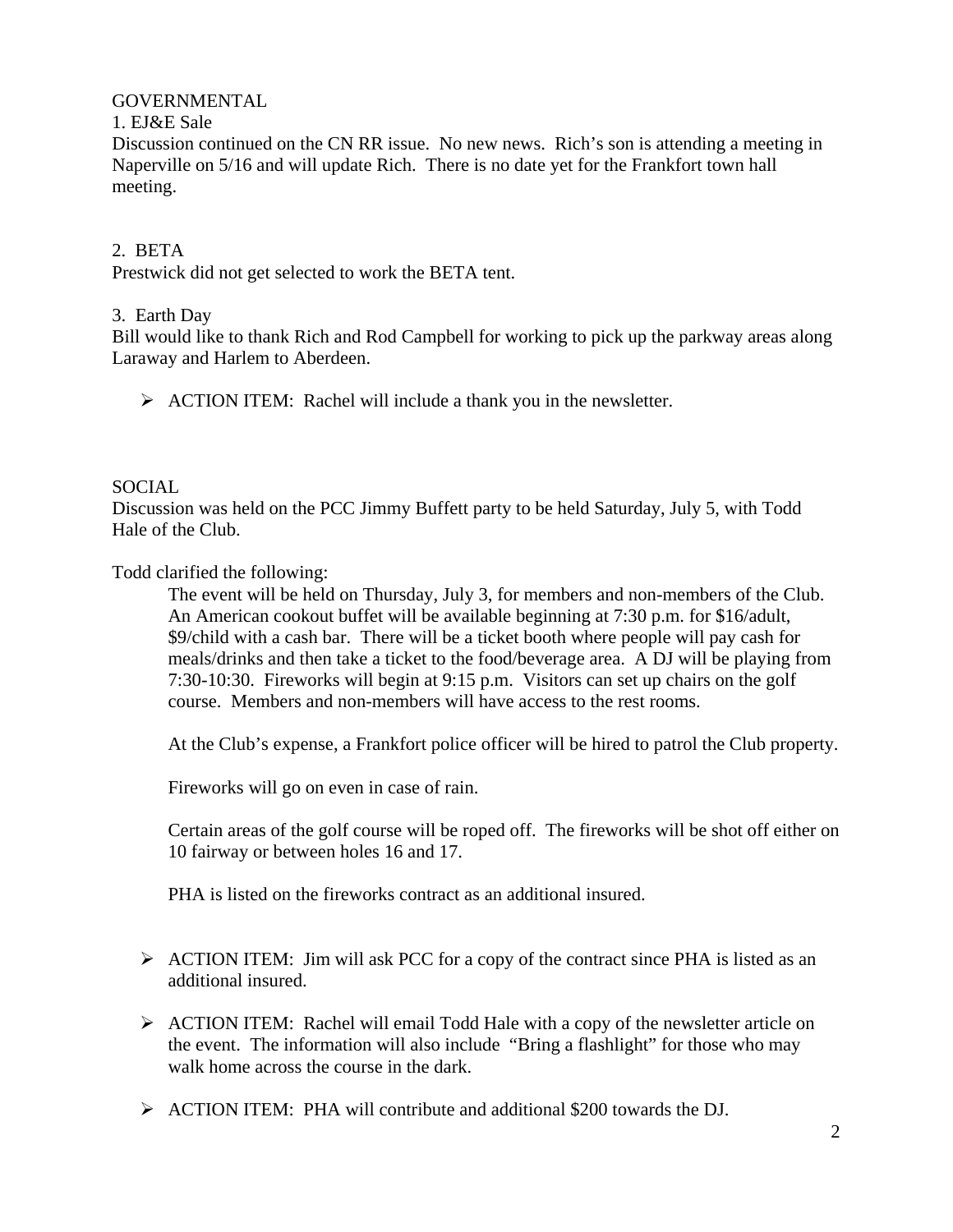PHA will not be involved in the Club's Jimmy Buffett event on July 5.

### MEMBERSHIP

1. Annual Dues Status – total membership unknown, Tom out of the country

### 2. New Printer for Directory

Tom met with Bill Kiehl. Tom asked Rachel to check on some missing ad fonts/graphics. Rachel told Tom he will need to get a cd from Carmen that has the ad files ready for print production.

Discussion was held about missing Sherwin Williams ad. The Board agreed that Rachel should submit ads to Bill Kiehl so that the directory can move forward. Rachel noted that Bill will still be missing the print production ad cd from Carmen/Repro and was unsure if Sue from Tom's office had submitted her info to Bill yet.

 $\triangleright$  ACTION ITEM: Jim will try to get a hold of Tom and determine the status of the Repro cd and Sue's information.

### 3. Cross reference of names/streets

The Board agreed they want the cross reference of names/streets included in the directory along with all additional information that is in the current directory.

 $\triangleright$  ACTION ITEM: Rachel and Tom will proof the directory before printing.

### 4. Pictures for directory

Jim reported that the printer will be including photos of the Club and a nice Prestwick home. Next year he suggested that PHA run a contest for the home on the cover.

Much additional discussion was held on the need for the Board to have a full membership list that could be updated as needed when changes come in to Board members, as well as new move ins (from Tom's office). It was agreed that Rachel can alleviate work for Sue by creating a PHA Board version of the directory listings, which will also enable her to print mailing labels directly as needed. Rachel can update the list when changes come through the Board. Sue/Tom can email Rachel any new resident changes quarterly or as needed.

In addition, a member database can be created for the web site where PHA members could log in and update/change their information.

- $\triangleright$  ACTION ITEM: Jim will contact Tom/Sue to discuss this plan.
- ¾ ACTION ITEM: Sue will talk to Travis about the web component.